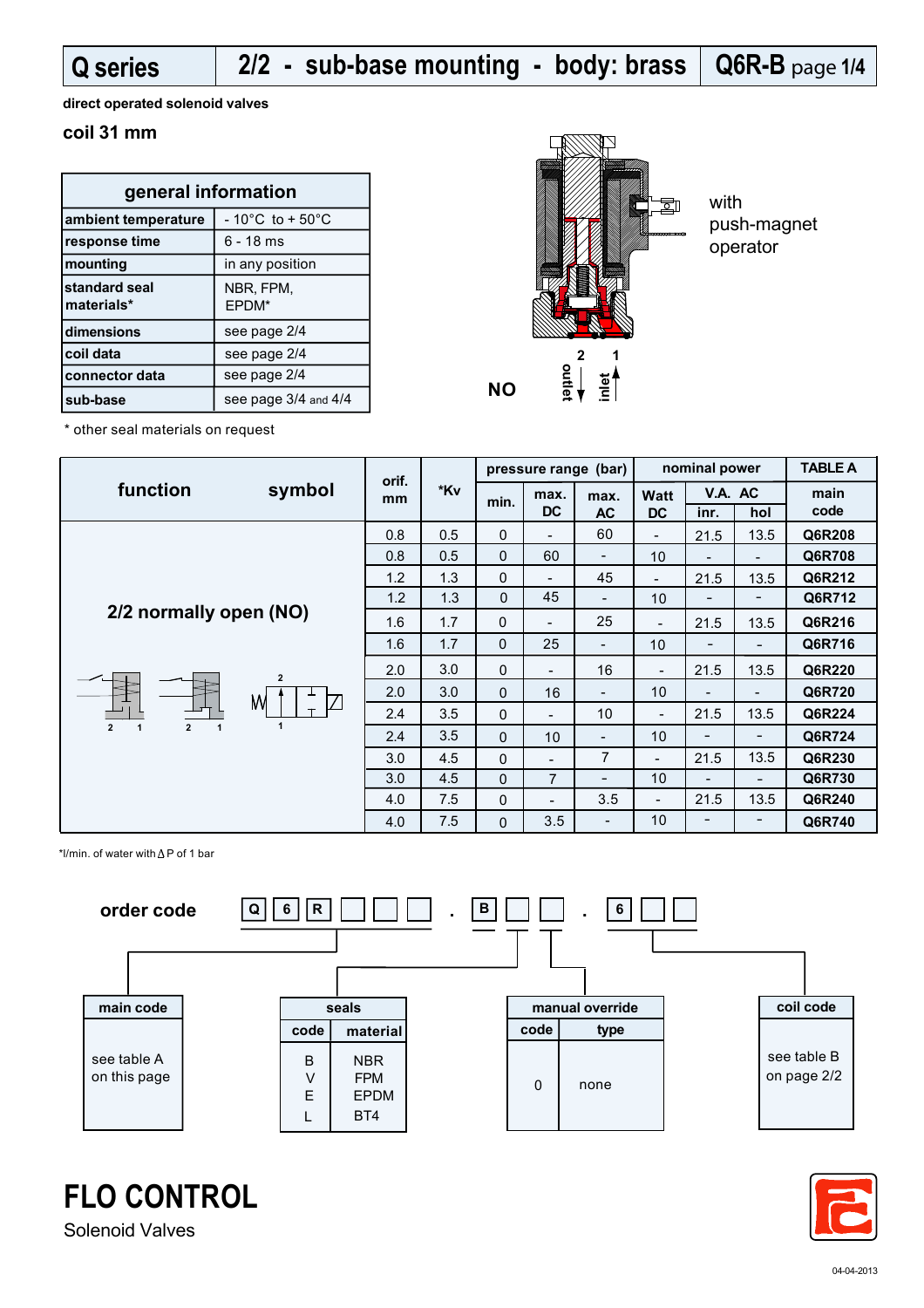65.1

50.6

14.5

#### **direct operated solenoid valves**

### **coil 31 mm**



with push-magnet operator

> CODE 609500/XXX V XXX/XX VA XX XX ED 100 %

EFLO CONTROL

Terminales for connector DIN 43650-A/ISO 4400







|--|

| coil code             | <b>TABLE B</b> |                          |          |        |  |                       | coil specification   |
|-----------------------|----------------|--------------------------|----------|--------|--|-----------------------|----------------------|
|                       |                |                          | code     |        |  | wire insulation       | class H <sup>®</sup> |
|                       | *voltages      | $\sim$ 50 Hz             | $~50$ Hz | $=$ DC |  | encapsulation         | class F1             |
| $E_{FLO\,CONTROL}$    | 12             |                          |          | 666    |  | encapsulation mat.    | nylon                |
| _ಂ<br>CODE 609500/XXX | 24             | 611                      | 644      | 671    |  | energising duration   | 100% at              |
|                       | 48             | 616                      |          | 676    |  |                       | $-10\% +$            |
| V XXX/XX              | 110            | 621                      |          | 681    |  | voltage tolerance     | nominal              |
| VA XX XX<br>ED 100 %  | 115            | $\overline{\phantom{a}}$ | 653      |        |  | *power consumption    | AC 13,5              |
|                       | 220            | 631                      |          |        |  | electrical connection | <b>DIN 436</b>       |
|                       | 230            | 638                      | 659      |        |  | cable connection      | Pg 9 (for            |
|                       | 380            | 640                      |          |        |  | protection class      | IP 65 (v             |

\* other voltages and wattages on request

**connector** (not included, must be ordered separately) **code** | Z10031



團

**weight** 275 g

31

**10 CONTRO** 

⊜

| <b>TABLE B</b> |              |          | coil specification |                       |                               |
|----------------|--------------|----------|--------------------|-----------------------|-------------------------------|
|                | code         |          |                    | wire insulation       | class H180° C                 |
| ltages         | $\sim$ 50 Hz | $~50$ Hz | $=$ DC             | encapsulation         | class F155° C                 |
| 12             |              |          | 666                | encapsulation mat.    | nylon                         |
| 24             | 611          | 644      | 671                | energising duration   | 100% at $+20^\circ$ C ambient |
| 48             | 616          |          | 676                |                       | $-10\% + 15\%$ of             |
| 110            | 621          |          | 681                | voltage tolerance     | nominal voltage               |
| 115            |              | 653      |                    | *power consumption    | AC 13,5 VA - DC 10 Watt       |
| 220            | 631          |          |                    | electrical connection | DIN 43650/A (2P+ earth)       |
| 230            | 638          | 659      |                    | cable connection      | Pq 9 (for cable dia. 6-8mm)   |
| 380            | 640          |          |                    | protection class      | IP 65 (with connector)        |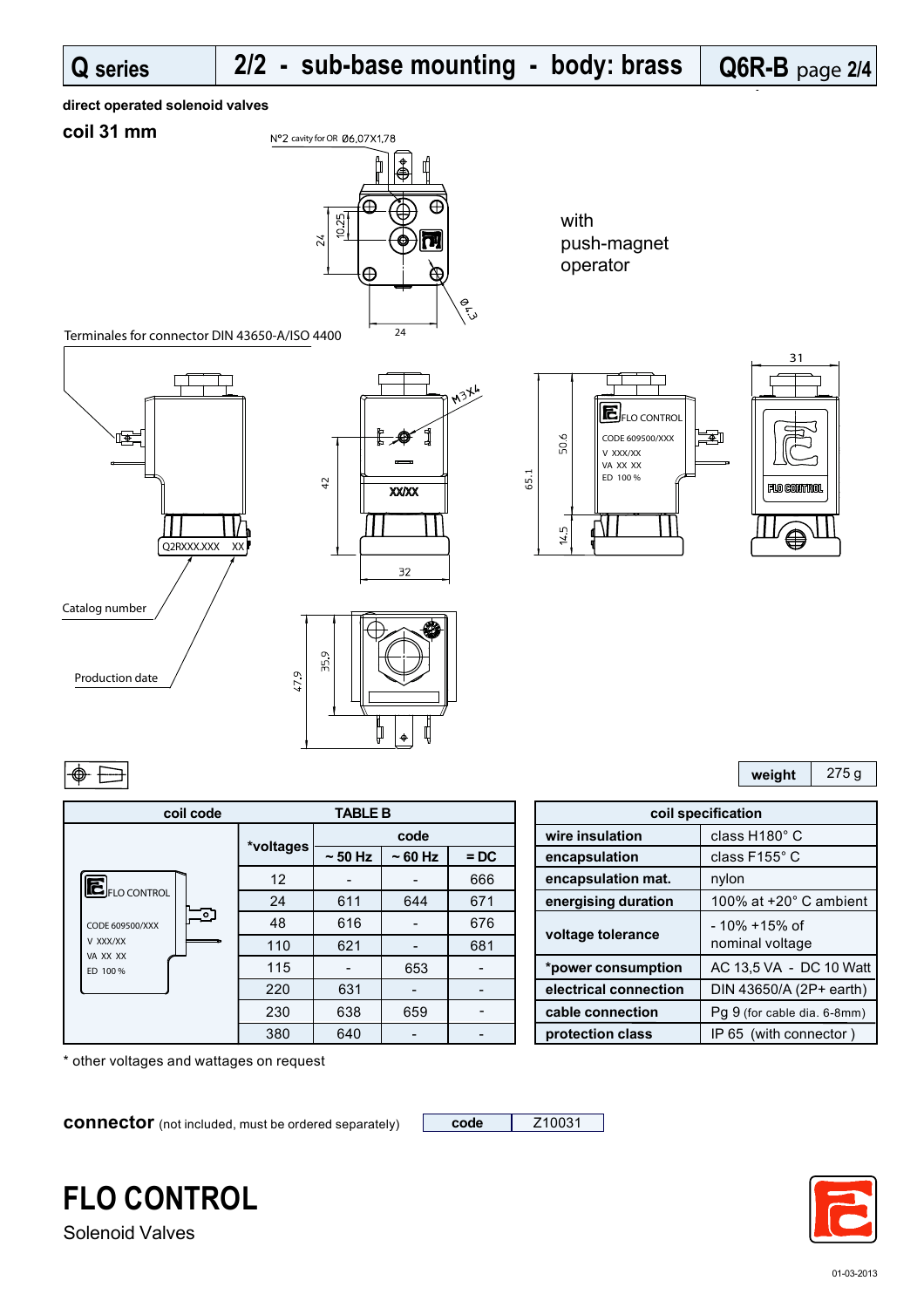**direct operated solenoid valves**

## **coil 31 mm**







| order code  | stations | $X$ (mm) | $Y$ (mm) | weight (g) |
|-------------|----------|----------|----------|------------|
|             |          |          |          |            |
| ZZ11.Q1.28B |          | 32       | 24       | 135        |
| ZZ11.Q2.28B | っ        | 65       | 57       | 285        |
| ZZ11.Q3.28B | 3        | 98       | 90       | 435        |
| ZZ11.Q4.28B |          | 131      | 123      | 585        |
| ZZ11.Q5.28B | 5        | 164      | 156      | 735        |
| ZZ11.Q6.28B | 6        | 197      | 189      | 890        |

-M4 screws order code Z11035 (two each valves station) must be ordered separately